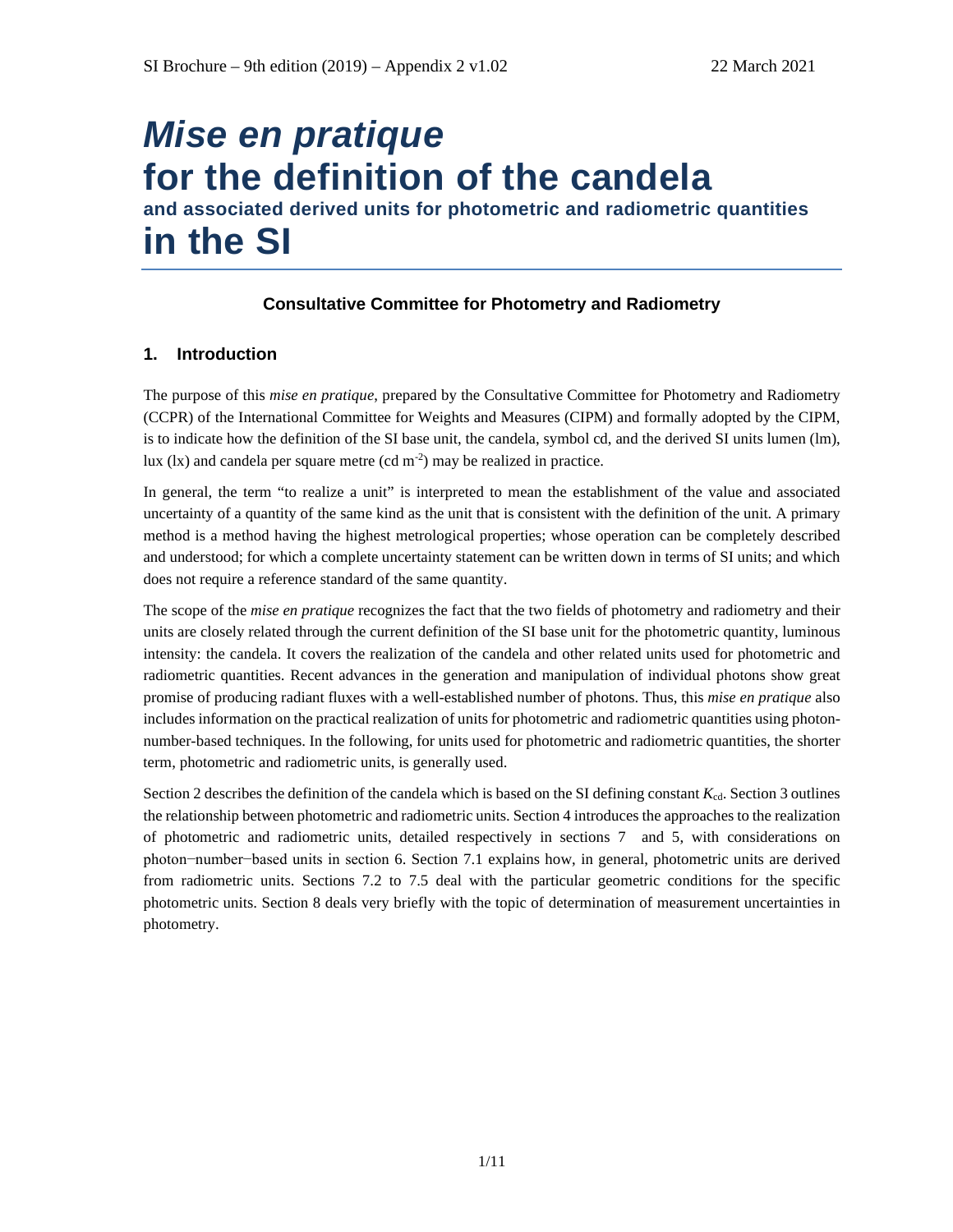# **2. Definition of the candela**

The definition of the candela is as follows [1]:

**The candela, symbol cd, is the SI unit of luminous intensity in a given direction. It is defined by taking the fixed numerical value of the luminous efficacy of monochromatic radiation of**  frequency  $540 \times 10^{12}$  Hz,  $K_{cd}$ , to be  $683$  when expressed in the unit lm W<sup>-1</sup>, which is equal to **cd sr W–1 , or cd sr kg–1 m–2 s3 , where the kilogram, metre and second are defined in terms**  of  $h$ ,  $c$  and  $\Delta v_{Cs}$ .

The candela is the SI base unit for the photometric quantity luminous intensity. The definition of the candela is based on the SI defining constant  $K_{cd}$  which links the photometric units to the corresponding radiometric units.

# <span id="page-1-0"></span>**3. Relationship between photometry, radiometry and photon-number-based quantities**

## **3.1 Photometry, radiometry and the candela**

The definition of the candela is expressed in strictly physical terms and is given for only one frequency of the electromagnetic radiation. The objective of photometry is to measure light in such a way that the result of the measurement correlates with the visual sensation of brightness experienced by a human observer for the same radiation. Most light sources emit a broad spectrum of frequencies. For this purpose, the International Commission on Illumination (CIE) has defined a set of spectral weighting functions or action spectra, referred to as spectral luminous efficiency functions that describe the relative spectral sensitivity of the average human eye for specified visual conditions. These functions are defined as a function of wavelength in standard air (dry air at 15 ºC and 101 325 Pa, containing 0.045 % by volume of carbon dioxide [2]) and normalized to unity at their maximum value. The constant,  $K_{cd}$ , together with the spectral luminous efficiency functions, relates photometric quantities and radiometric quantities to establish a metrologically consistent system.

In 2007, the CIPM concluded an agreement with the CIE, in which the two organizations recognize that:

- the CIPM is responsible for the definition of the photometric units in the SI and
- the CIE is responsible for the standardization of the spectral luminous efficiency functions of the human eye.

For further details of the spectral luminous efficiency functions of the human eye and the definitions of the associated photometric quantities, see CIPM/CIE joint publication: Principles Governing Photometry, 2nd Edition [2].

It is traditional practice in photometry to state the wavelengths in air,  $\lambda$ . However, the most definitive way to locate a monochromatic radiation within the spectrum is to state its frequency, *f*, since the frequency is independent of the optical medium. The values of  $f$  and  $\lambda$  are related by:

$$
f\lambda = c/n_a(\lambda) \tag{1}
$$

where *c* is the speed of light in vacuum and equals 2.997 924 58  $\times$  10<sup>8</sup> m s<sup>-1</sup>, and  $n_a(\lambda)$  is the refractive index of air. It should be noted that the value of  $n_a(\lambda)$  depends upon the partial pressure of each constituent of the air and is also wavelength dependent [3]. In the case of standard air, which is defined above [2], this gives a refractive index in air,  $n_a(\lambda)$ , approximately equal to 1.000 28 throughout the visible spectrum.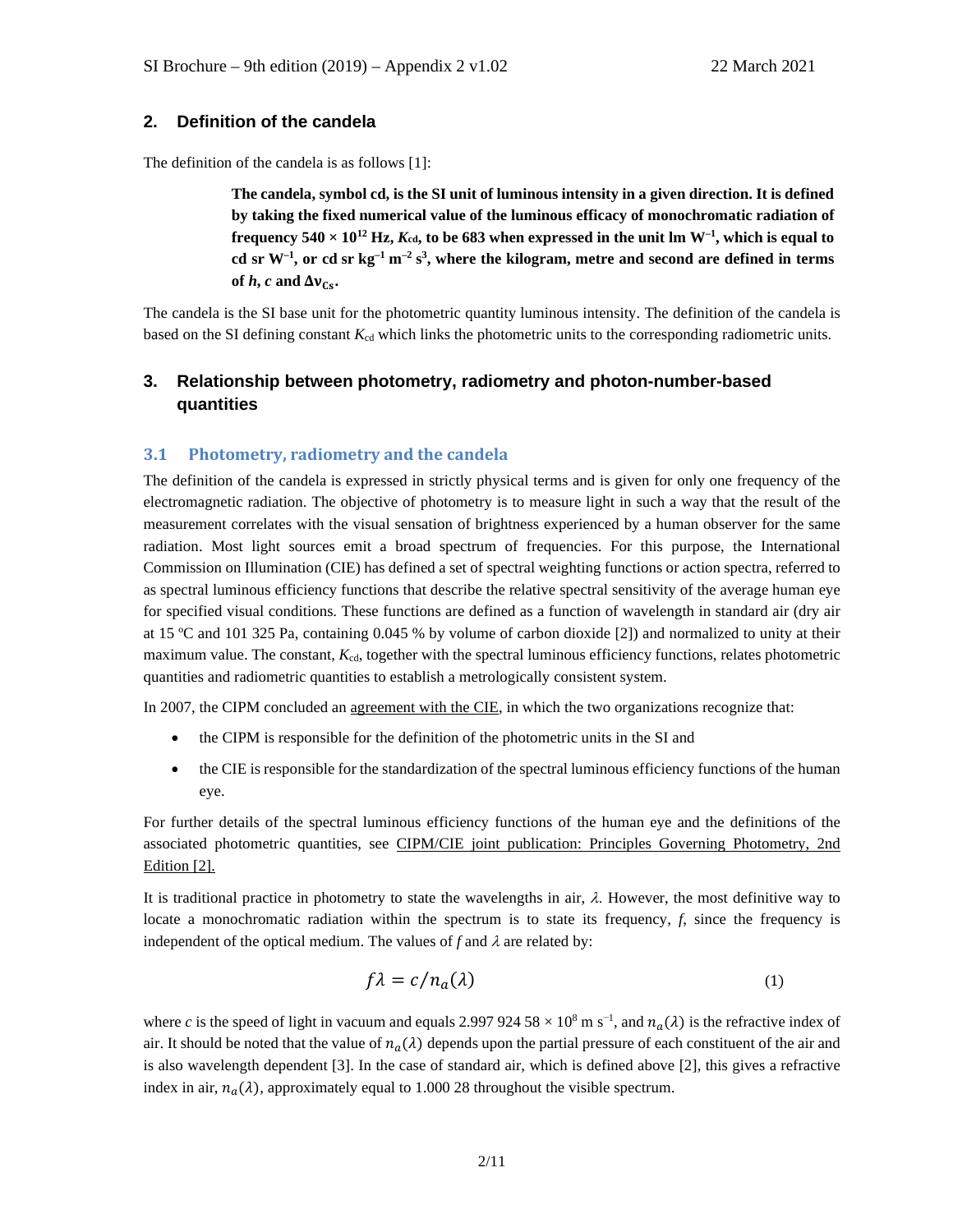For a practical light source, i.e. any source emitting radiation not only at the frequency  $540 \times 10^{12}$  Hz, the corresponding photometric quantities are defined in purely physical terms as physical quantities proportional to the integral of the spectral power distribution of the light source (determined for the appropriate geometric configuration), weighted according to the specified spectral luminous efficiency function, and converted to absolute photometric values using the SI defining constant  $K_{cd}$ .

Thus, the photometric quantities (human observer-based) relate to the radiometric quantities through simple relations. The general form of the equation relating a given spectral radiometric quantity  $X_{e,\lambda}(\lambda)$  to its corresponding photometric quantity  $X_{v,x}$  is given below:

$$
X_{v,x} = \frac{K_{cd}}{V_x(\lambda_a)} \int_{\lambda} X_{e,\lambda}(\lambda) V_x(\lambda) d\lambda
$$
 (2)

where  $\lambda_a = 555.017$  nm is the wavelength in standard air [3] at the frequency of 540 x 10<sup>12</sup> Hz given in the definition of  $K_{cd}$  and  $V_x(\lambda)$  is any of the CIE spectral luminous efficiency functions; the subscript "x" indicating the respective function.

The most important of these visual functions is the photopic luminous efficiency function for the light-adapted eye,  $V(\lambda)$ , which is defined by the CIE over the wavelength range 360 nm to 830 nm at 1 nm intervals. When values are needed between these defined wavelengths, linear interpolation shall be used [2,4]. For this function, the maximum value is at a wavelength  $\lambda$  of exactly 555 nm in standard air [4]. For dark-adapted conditions, the CIE standardized the scotopic luminous efficiency function,  $V^{\prime}(\lambda)$ , which is similar in shape to  $V(\lambda)$  but its peak is shifted to shorter wavelength than the photopic curve.

Recently, the CIE defined a system of spectral luminous efficiency functions to be used at levels of luminance between the photopic and scotopic conditions, which is referred to as the mesopic region, thus completing the standardization of the visual functions for all states of visual adaptation; the detailed definitions of these functions and the other important CIE spectral luminous efficiency functions can be found in the recently updated joint CIPM/CIE publication on Principles Governing Photometry [2]. The *mise en pratique* and the Principles Governing Photometry are interlinked documents that provide a comprehensive description of the current system of practical physical photometry.

The basic equations relating the specific photometric quantities (corresponding to different measurement geometries) to the corresponding radiometric quantities are given in [2]. The power levels and wavelength range involved are such that classical electromagnetic radiation concepts of incoherent sources and elementary beams of radiation (geometrical optics) are used to describe the photometric quantities. In addition to the spectral aspects, it is important to note that the definition of the photometric and radiometric quantities deal with the propagation of light in space so a definition of these quantities also requires a definition of these intrinsic geometrical parameters which are deemed essential for practical photometry [2].

For the definition of the candela, these geometric parameters are the given direction of the radiant flux at a given point of a real or imaginary irradiating surface and the solid angle propagated by the beam and containing this given direction. For the derived photometric units, it is essential to specify additional geometrical parameters; these include the area of a section of the beam containing the given point (source or receiver), and the angle from the normal to the surface element (source or receiver).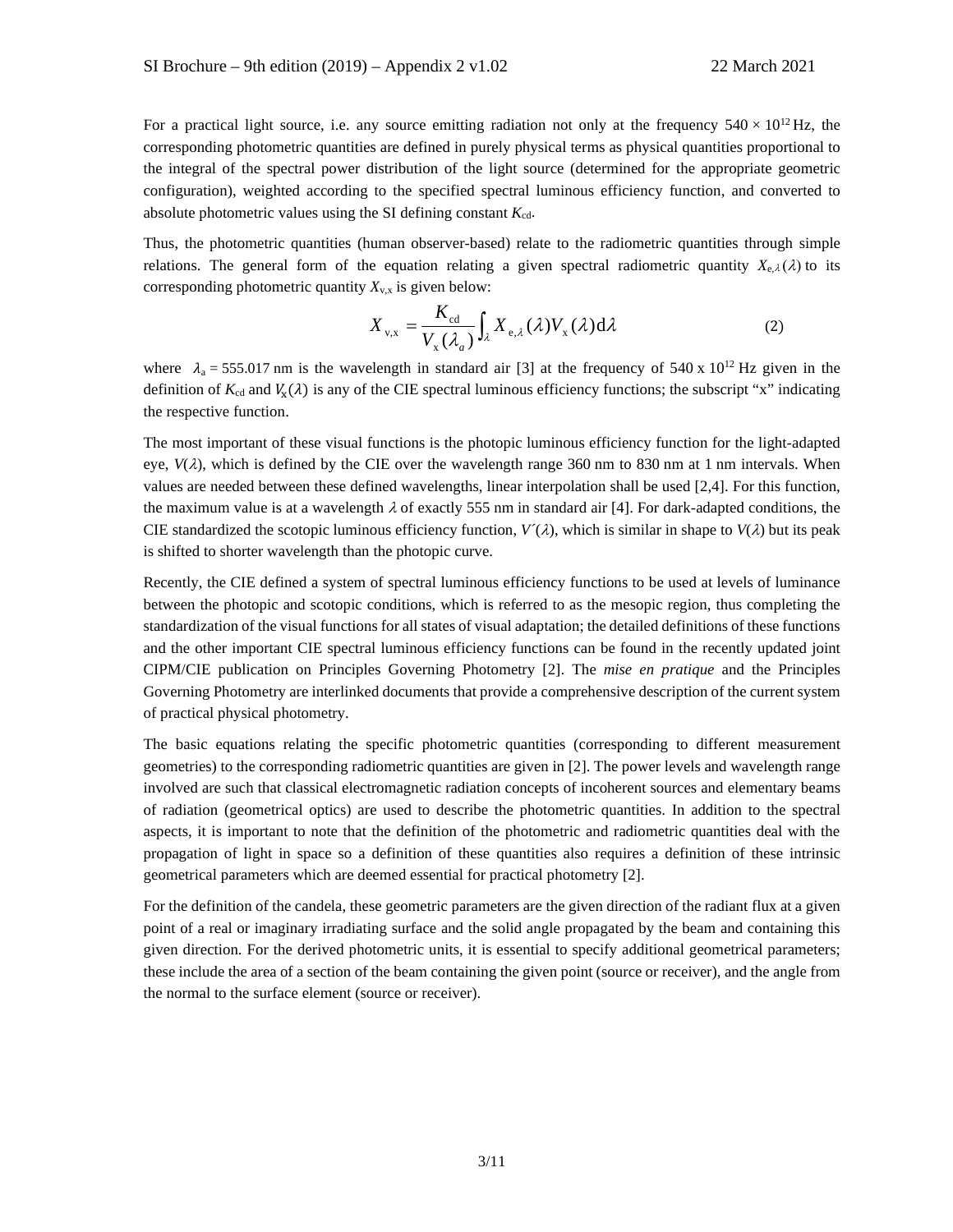#### **3.2 Photometry and photon-number-based quantities**

Photon-number-based quantities are quantities of optical radiation which are expressed in terms of a known number of photons or photon flux. Because of the dual aspect of electromagnetic radiation, photometric and/or spectral radiant quantities can also be expressed in terms of photon-number-based quantities. For wavelengths in air, the relationship between the spectral radiant quantity at a given wavelength,  $X_{e,\lambda}(\lambda)$ , and the corresponding photon-number-based quantity,  $X_{p,\lambda}(\lambda)$ , is:

$$
X_{e,\lambda}(\lambda) = \frac{hc}{\lambda} \cdot n_a(\lambda) \cdot X_{p,\lambda}(\lambda)
$$
 (3)

where *h* is the Planck constant, *c* is the speed of light in vacuum, and  $n_a(\lambda)$  is the refractive index in air at the given wavelength, λ.

Therefore, combining Equations 2 and 3, the general form of the equation relating a given photometric quantity  $X_{v,x}$  to its corresponding photon-number-based quantity  $X_{v,\lambda}(\lambda)$  is given by:

$$
X_{v,x} = K_{p,x} \int_{\lambda} X_{p,\lambda}(\lambda) \frac{n_a(\lambda) V_x(\lambda)}{\lambda} d\lambda
$$
 (4)

Where

$$
K_{\text{p,x}} = \frac{K_{\text{cd}}hc}{V_{\text{x}}(\lambda_a)}
$$
(5)

where  $K_{p,x}$  is the conversion factor from photometric to photon-number-based quantities for the spectral luminous efficiency function  $V_x(\lambda)$ .

# <span id="page-3-0"></span>**4. Approaches to the realization of photometric and radiometric units and the candela**

As stated in the Introduction, in general, the term "to realize a unit" is interpreted to mean the establishment of the value (within the associated uncertainty) of a quantity of the same kind as the unit, in a way that is consistent with the definition of the unit. The definition of the candela does not imply any particular experiment for its practical realization. While it is generally true that any method consistent with the laws of physics and the SI base unit definition may be used to realize any SI unit, base or derived, special considerations are required in the case of photometry to ensure that the realized unit is relevant for measurement of practical light sources, i.e. sources that emit not only at the wavelength corresponding to a frequency of  $540 \times 10^{12}$  Hz. The list of methods given here is not meant to be an exhaustive list of all possibilities but rather a list of those methods that are easiest to implement and/or provide the smallest uncertainties and which are officially recognized as primary methods by the Consultative Committee for Photometry and Radiometry. Further details on methods available to realize photometric and radiometric units can be found in [5].

As the definition of the candela is based on  $K_{cd}$ , and therefore on radiometric units, the practical realization of the candela and the derived photometric units is almost always based on a practical realization of radiometric units. Thus, this *mise en pratique* logically begins with a description of methods for practical realization of radiometric units in order to provide the necessary foundation to describe the *mise en pratique* for the candela.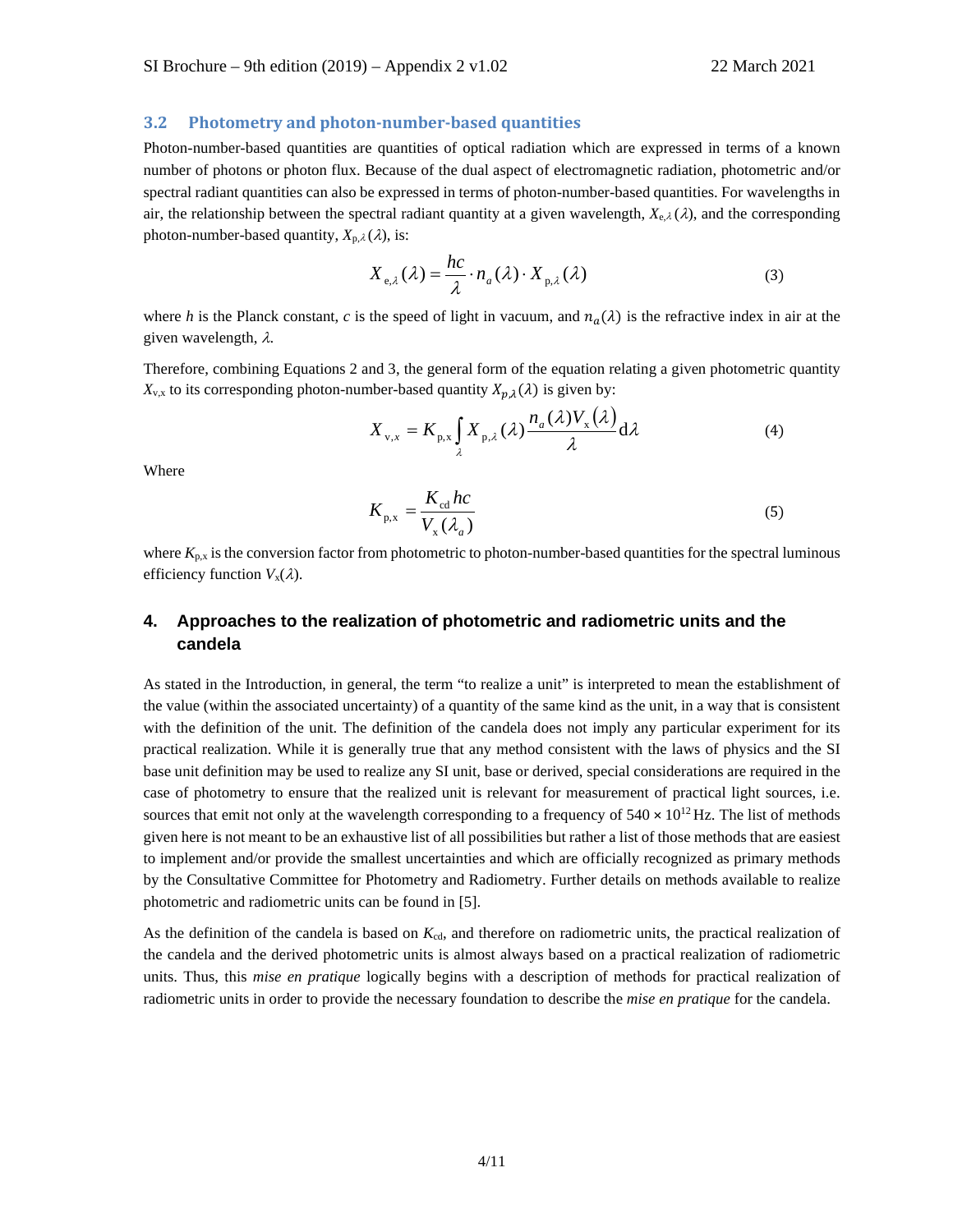# <span id="page-4-0"></span>**5. Practical realization of radiometric units**

There are two types of primary methods in general use for realizing radiometric units. These are referred to as "detector-based" or "source-based" depending on whether they rely on a primary standard detector or primary standard source, respectively.

# **5.1 Detector-based radiometric traceability**

An absolute radiometer is an instrument which can detect and quantify the amount of incident optical radiation, where the means of quantification is by direct reference to another measurable physical phenomenon (usually this means with a route of traceability to SI electrical units, which can be measured with a lower uncertainty than other methods for measuring optical power) and that is self-calibrating, i.e. the radiometer does not require external calibration against another optical power measuring instrument or reference source. An absolute radiometer can typically take two forms, both of which have a route of traceability to SI electrical units:

- Electrical Substitution Radiometer  $(ESR)$  where the heating effect of optical radiation is equated with that resulting from a substituted measured electrical power. This well-established method is now most commonly carried out with instruments cooled to cryogenic temperatures  $(<$  ~20 K), where many of the associated sources of uncertainty are significantly reduced; these are called "cryogenic radiometers". For more details see [5-7].
- Predictable Quantum Efficient Photodiodes (PQED) these are based on a low loss semi-conductor, generally silicon, and an accurate model of the photon-to-electron conversion and detection within the device, to determine the quantity of incident optical radiation from the measurement of the generated photocurrent. Although initially based on self-calibration of single photodiodes, this approach has gained in significance through the construction of 'trap detectors', which increase overall detection efficiency through the creation of light traps from multiple reflections from a number of photodiodes with electrically combined outputs. For more details see [5,8,9].

It should be noted that absolute radiometers are sensitive to a wide spectral range and cannot, by themselves, provide any information relating to the spectral distribution of the power from the source being measured. The addition of a spectrally selective element (e.g. filter) is necessary in order to obtain spectral information. Note that this element requires independent calibration in absolute values of spectral regular transmittance in order for a radiometer incorporating such an element to be considered 'absolute'. In practice, the realization of the candela often involves radiometric measurements at a number of wavelengths using laser or monochromator-based light sources. It should also be noted that absolute radiometers typically measure the quantity of absorbed radiant flux, which does not include geometrical aspects of light, which are of prominent importance for photometry.

## **5.2 Source-based radiometric traceability**

An absolute source is a source for which the amount of emitted optical radiation can be predicted based on measurements of other physical parameters. The optical radiation produced by any other source can then be measured by direct comparison with such an absolute source. There are two types of sources that can be considered absolute for certain conditions:

• Planckian radiator – For a cavity with high emissivity (very close to unity), the emitted spectral radiance can be predicted from the thermodynamic temperature of the cavity using Planck's radiation law. In this case, traceability is to the SI unit of temperature, the kelvin. For many high-accuracy applications, the thermodynamic temperature of the cavity is determined by use of a radiometrically-calibrated filtered detector (referred to as a "filter radiometer") and, in this case, traceability is more appropriately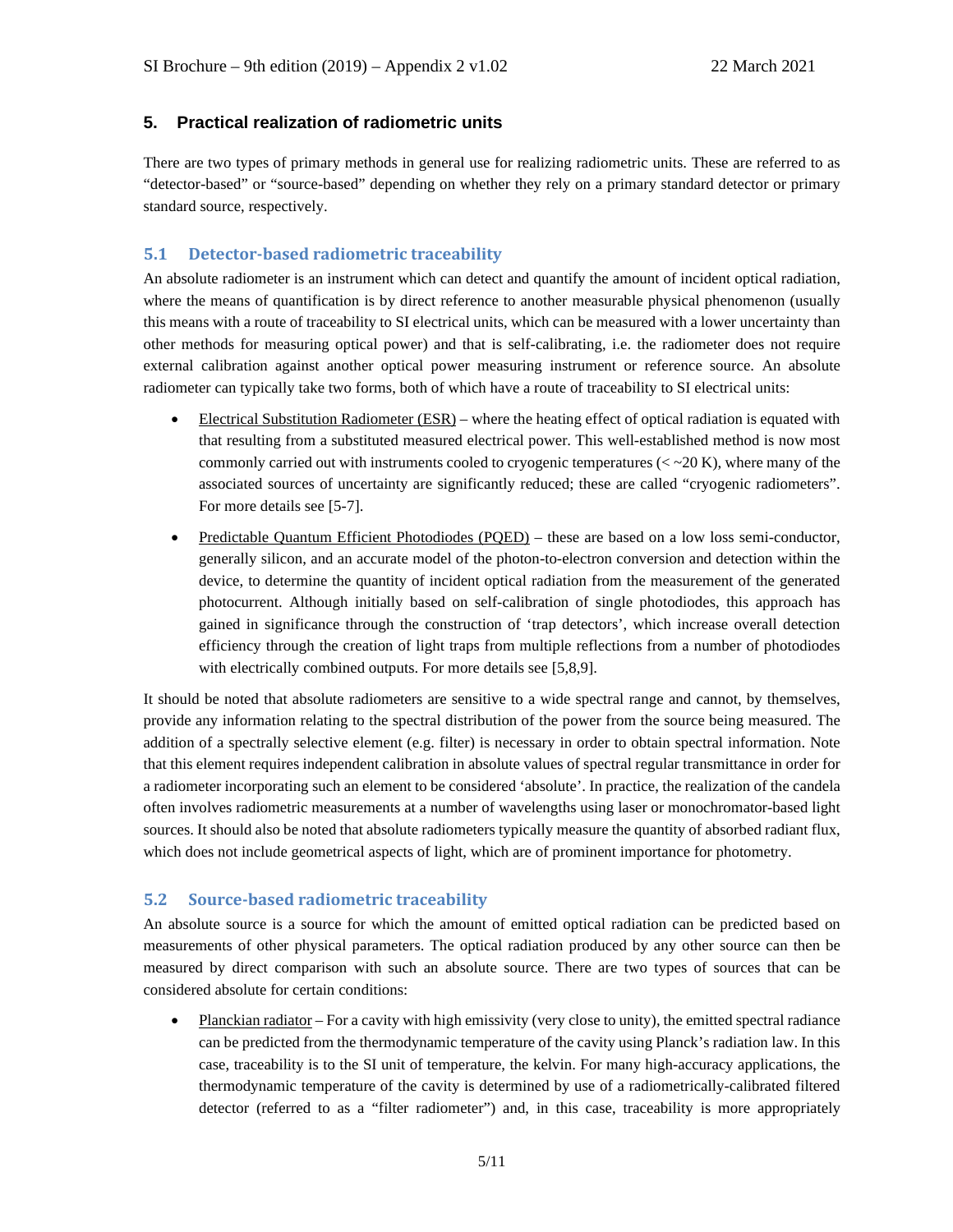considered to be "detector-based", to SI electrical units, as described in Section 5.1. If the radiance distribution of this source is constant in all directions, then by using a precision aperture in front of the Planckian radiator at a sufficiently large distance in a certain direction, its calculated spectral radiance can be transferred into a predictable spectral radiant intensity.

• Electron storage ring producing synchrotron radiation – Relativistic electrons on a circular orbit emit synchrotron radiation (SR). Under certain conditions, this source can be considered absolute and in this case the spectral radiant intensity (in W rad<sup>-1</sup>) of the emitted SR can be predicted from known and measured storage ring parameters and geometrical parameters through the use of the Schwinger equation [10]. Here, traceability is to SI electrical and length units. SR covers a large dynamic range in photon flux of up to 12 decades, enabling the adjustment of the photon flux to the sensitivity of the detection system under study without changing the shape of the emitted spectrum. This is done by an appropriate adjustment of the number of stored electrons, in the range from maximum current to a single stored electron.

## <span id="page-5-1"></span>**6. Practical realization of photon-number-based units**

The practical realization of units for photon-number-based quantities, such as photon flux (number of photons per second) or photon irradiance (number of photons per second per unit area) for low flux radiometric applications, can also be carried out using the detector-based and source-based radiometric methods described above and using the conversion from radiometric to photon-number-based quantities, given in Equation 3. However, it is also possible to use sources that generate single photons at a known rate and photon counting as a primary method for realization of associated photon-number-based units. This approach is referred to here as "photon-number-based".

In recent times, and particularly for some emerging applications, e.g. quantum optics, it has become practical to consider the full quantum nature of electromagnetic radiation as a primary traceable route to SI. Since each photon can be considered as a quantum of energy dependent on its frequency, it is conceptually simple to correlate the number of photons with an amount of energy or power. Individual photons can now be generated - using e.g. non-linear materials as well as optical and electrical based single-photon sources - and counted – using e.g. photomultipliers, single-photon avalanche diodes, superconducting nanowire detectors and transition edge sensors. Further details on methods available for traceability of the units for radiometric quantities using photonnumber-based techniques can be found in [5].

#### <span id="page-5-0"></span>**7. Practical realization of photometric units**

#### <span id="page-5-2"></span>**7.1 Traceability routes for the practical realization of photometric units**

Section 5 outlines the traceability routes for practical realization of radiometric units. As described in Section 2, these underpin the realization of photometric units associated with the corresponding photometric quantities (e.g. luminous intensity, luminance, illuminance, luminous flux) through the use of spectral luminous efficiency functions (to provide a spectral weighting) combined with the luminous efficacy at a frequency of  $540 \times 10^{12}$  Hz, as given in the definition of  $K_{cd}$ . The lowest uncertainty for the realization of photometric units is currently achieved if the traceability chain starts with an absolute detector, but in the future could be achieved by using an absolute source or the photon counting approach. For more details see [5] and references therein.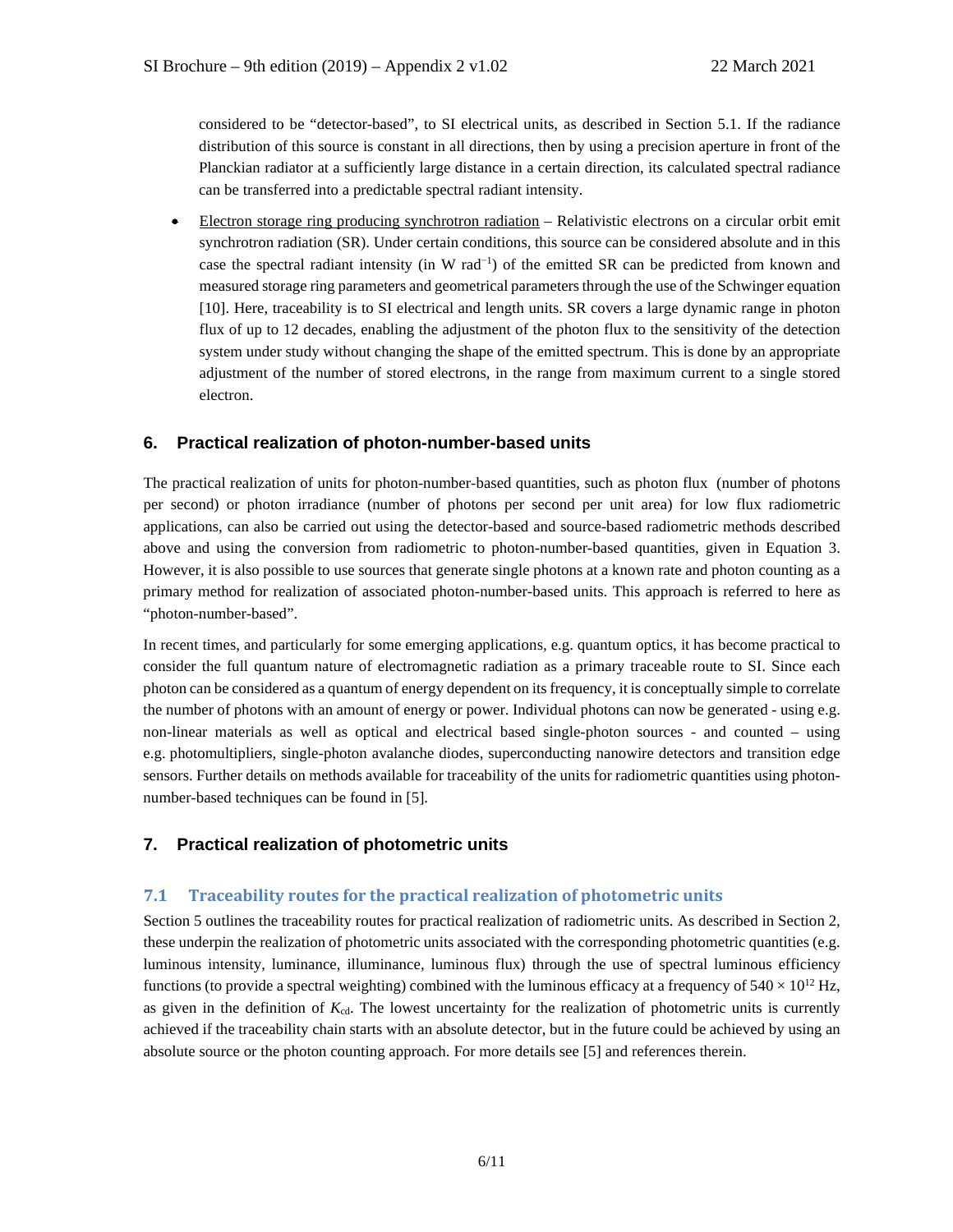#### **7.1.1 Detector-based photometric traceability**

The most common method for realization of photometric units is to measure the photometric output of a standards-quality light source (described in more detail below in Section 7.2) in the desired geometric configuration using a reference photometric detector with a spectral responsivity that matches the desired luminous efficiency function and that has been spectrally calibrated for absolute irradiance responsivity traceable to an absolute radiometer (see 5.1) and which is equipped with a precise aperture, which has a calibrated area traceable to the SI unit of length. The realized photometric unit is then transferred to other standards-quality light sources, (or, in a second step, to other photometric detectors), which become secondary standard photometric sources (or detectors) for the associated photometric quantity. In this case, the traceability to the SI is "detectorbased" to SI electrical units. This method generally requires additional spectral calibration to establish the relationship (spectral mismatch) of the spectral responsivity curve of the detector to the appropriate CIE spectral luminous efficiency function. To quantify the impact of this spectral mismatch, it is also necessary to carry out a relative spectral calibration of the light source. In the case where photon-number-based quantities are experimentally measured as described in Section 6 above, these can be converted to the associated photometric quantity, using Equation 4, although it is more common to use a weighted integral over frequency instead of wavelength.

#### **7.1.2 Source-based photometric traceability**

A second method realizes the photometric units directly through the use of an absolute source, whose photometric output (in the relevant geometric configuration) is calculated from first principles based upon the characteristics of the source itself. In this case, the traceability to the SI is "source-based". The most common absolute (calculable) source is a high temperature blackbody (a cavity with high emissivity) whose output radiant flux can be predicted from the thermodynamic temperature of the cavity using Planck's radiation law. In this case, traceability is to the SI unit of temperature, the kelvin. However, at the high temperatures usually required for photometric applications, the thermodynamic temperature is generally determined by the inversion of Planck's law via a quasi-monochromatic measurement of the absolute radiant flux output of the radiator made using one or several narrow-band detector(s) that have been calibrated by reference to an absolute radiometer, as outlined in Section 5.1 above. In this case, the traceability is more appropriately considered to be "detector-based" to SI electrical units.

# <span id="page-6-0"></span>**7.2 Practical realization of the candela (cd), SI base unit of luminous intensity,** *I***v.**

The candela (cd) is most often realized using a standard lamp whose physical design is optimized for use in a defined direction to provide a light source (filament) that is small in relation to the distance between the source and the limiting aperture of the detector active area, such that it can be regarded as a point source in that specified direction. In the case of a tungsten standard lamp (the most commonly used form of standard lamp), the electrical operating parameters for the source are usually chosen such that the spectral output of the source approximates the defined CIE Standard Illuminant A [11], which has the same relative spectral output as a Planckian radiator operating at a temperature of approximately 2856 K. The geometrical configuration is established according to the relation for radiant intensity in a given direction,  $I_e = \Phi_e / \Omega$ , and the approximation of the solid angle for large distances,  $Q = A/r^2$ , where  $\Phi_e$  is the radiant flux produced by the source of radiant intensity  $I_e$  into an aperture of area *A* and *r* is the distance between the source and the aperture. Since the solid angle  $(\Omega)$  is dimensionless, it should be noted that the radiant intensity is dimensionally equivalent to the derived SI quantity radiant flux  $(\phi_e)$ , expressed in watt (W), which can cause confusion when expressed only in SI base units, i.e. metre (m), kilogram (kg), and second (s). Thus, it is recommended to explicitly include the SI derived unit of sr, as indicated in Section 2 in the definition of  $K_{cd}$ , to clearly show the geometric dependence of the quantity. The radiant intensity is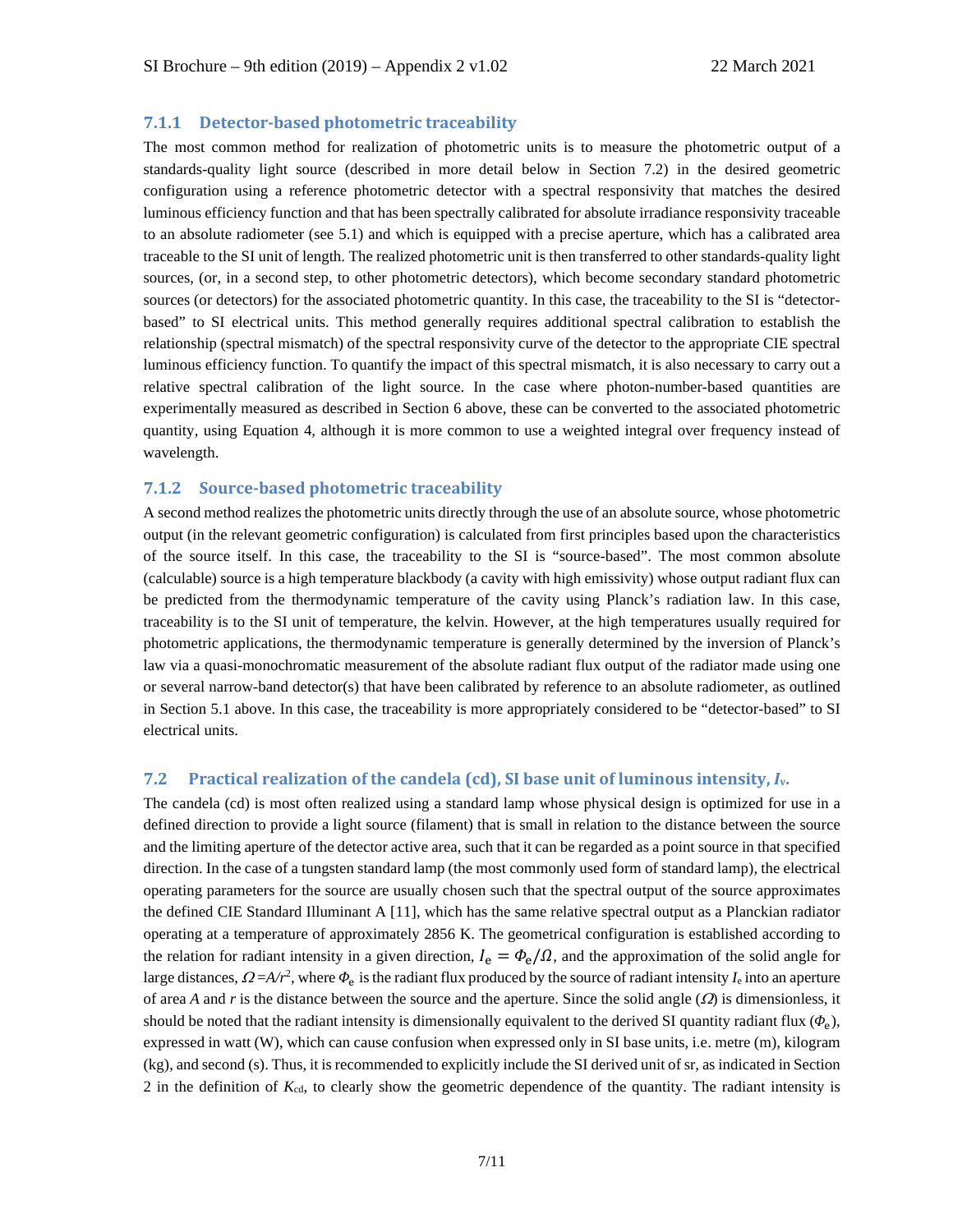converted by Equation 2 to the luminous intensity using the appropriate CIE spectral luminous efficiency function and the photometric constant  $K_{cd}$  [2].

In principle it would be possible to realize the candela using a stable monochromatic reference lamp emitting at the wavelength of  $\lambda_a$ , corresponding to the frequency specified in the definition of the candela (Section 3.1) that is mounted on a photometric bench at a known distance *r* from the limiting aperture (area *A*) of an absolute radiometer that measures the radiant flux. This arrangement allows the calculation of the radiant intensity at this wavelength,  $I_e(\lambda_a)$ . The luminous intensity of the lamp is then obtained using the relation,  $I_v = K_{cd} V(\lambda_a) I_e(\lambda_a)$ . However, such a realization would be of little use for measurements on practical broadband sources. Thus, the practical realization of the candela is predominantly carried out using one of the two following methods according to the routes described in Sections 7.1.1 and 7.1.2:

- Method A using a sufficiently small polychromatic source providing a nearly isotropic radiation field in the measurement direction. This is commonly an incandescent source which approximates the relative spectral power distribution of CIE standard illuminant A. For use as a luminous intensity reference lamp, a spectral characterization is needed. This spectral radiant intensity  $I_e(\lambda)$  in a certain direction is typically measured at a sufficiently large distance *r* using a series of calibrated reference filter-radiometers of known irradiance responsivity at a few discrete wavelengths in the visible wavelength range from 360 nm to 830 nm or by using a spectroradiometer with an appropriate irradiance input optic, that has been absolutely calibrated for irradiance responsivity. For these measurements, the lamp must be set according to its specified operating conditions (lamp orientation, direction of measurement and lamp current) and the distance, *r*, from the source to the limiting aperture area, *A*, of the detector must be accurately known and controlled. The radiant intensity of the polychromatic source is measured over the entire visible wavelength range, either directly at regular, closely-spaced, intervals or at a sufficient number of discrete wavelengths to enable interpolation and extrapolation to other wavelengths using an appropriate physical model. These values can then be multiplied by the desired CIE spectral luminous efficiency function and spectrally integrated to give the corresponding luminous intensity.
- Method B using a reference illuminance meter, which is a filtered radiometer whose relative spectral responsivity has been designed to be a close match to the spectral characteristics of the desired CIE spectral luminous efficiency function. This filter radiometer is generally used together with a precision aperture and is calibrated by reference to an absolute radiometer to give a known illuminance responsivity (A  $\text{Im}^{-1}$  m<sup>2</sup>). In most cases, this involves a calibration against the absolute radiometer to give its absolute spectral irradiance responsivity  $(A W^{-1} m^2 nm^{-1})$  at discrete wavelengths, coupled with measurements against other reference detectors (e.g. silicon traps or PQEDs) to enable interpolation at regular intervals across the visible wavelength range. These spectral values are then converted to illuminance responsivity (for a specific source) by integration. This calibrated reference illuminance meter can then be used to calibrate a standard lamp in terms of its luminous intensity in a specified direction by means of a photometric bench, which allows the geometrical quantity of distance, *r*, from the source to the illuminance meter limiting aperture area, *A*, the alignment of the lamp, and the direction of measurement, to all be carefully controlled. A spectral calibration of the light source may also be necessary in order to correct for spectral mismatch between the illuminance meter and the required CIE spectral luminous efficiency function.

#### **7.3** Practical realization of the lumen (lm), SI derived unit of luminous flux  $\Phi_V$

The lumen (lm = cd·sr), can be derived from a realization of the SI unit of luminous intensity  $I_v$ , the candela, and the unit for solid angle  $\Omega$ , the steradian. For a source of uniform intensity within the defined solid angle, this can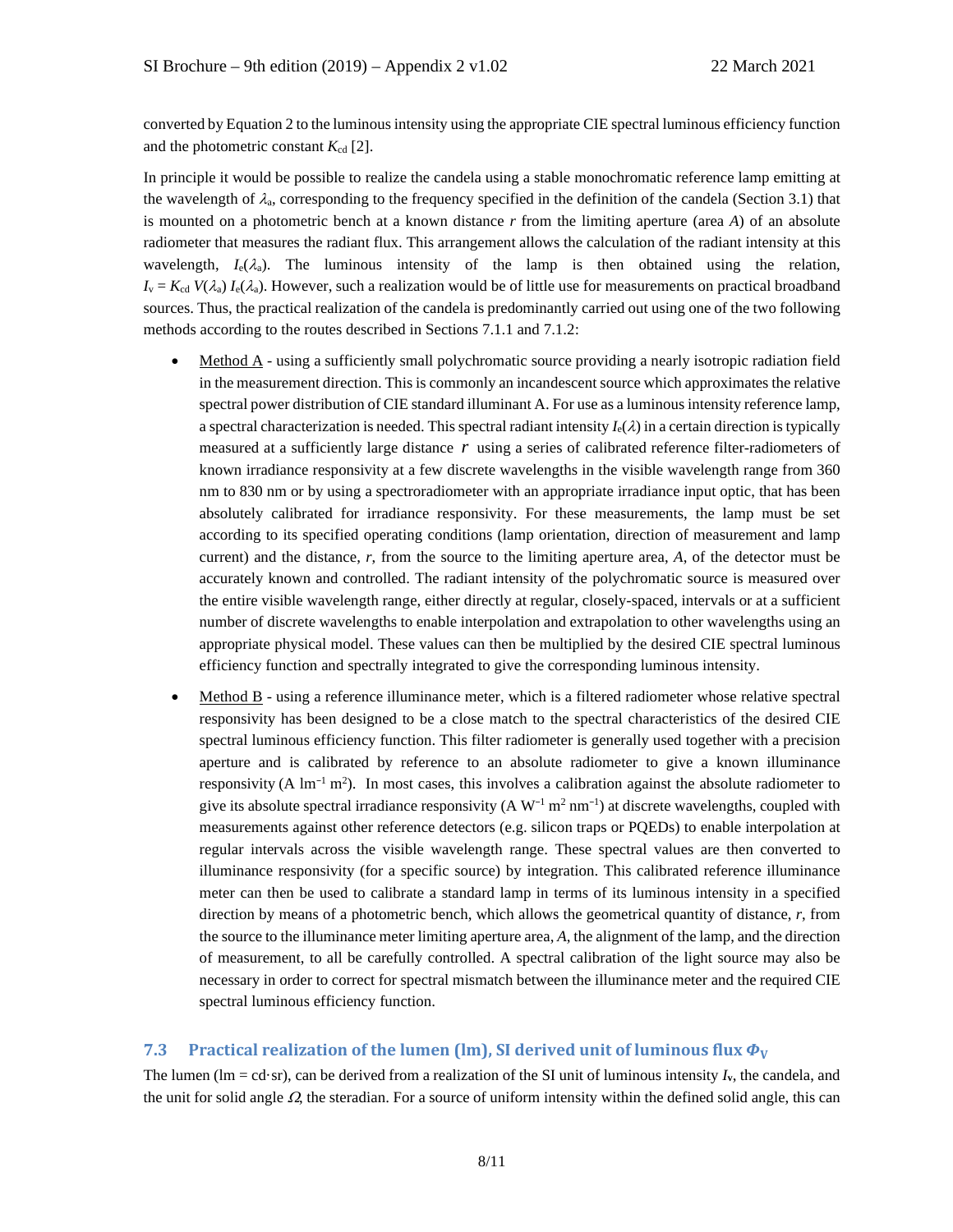be simply established using the relation  $\Phi_V = I_V \Omega$ . For the more general case of a source whose intensity varies with direction, the luminous flux  $\Phi_{V}$ , is obtained from the angular integration of the source luminous intensity distribution  $I_V(\theta, \phi)$  measured on a spherical surface according to the relation:  $\Phi_V = \iint I_V(\theta, \phi) \sin \theta \, d\phi \, d\theta$ , where  $\theta$  is the polar angle and  $\varphi$  is the azimuthal angle in a spherical coordinate system; the integration is carried over  $0 \le \theta \le \pi$  and  $0 \le \phi \le 2\pi$ . Therefore, the lumen may also be realized by measurement with a reference illuminance meter, as described in Method B in Section 7.2. Several geometrical configurations may be utilized:

- (a) The luminous flux emitted by a light source passing through an aperture of known area *A* may be established using the approximation of the solid angle for large distances,  $\Omega = A/r^2$ , and placing the aperture *A* at a known distance *r* from the known source of luminous intensity.
- (b) The luminous flux emitted into a solid angle larger than that used to realize the luminous intensity for the known reference lamp may be determined using several methods of spatial integration of smaller sections. In each of these spatial integration methods, the detector used must be either a photometer with a spectral responsivity close to the desired spectral luminous efficiency function, which has been calibrated for luminous flux responsivity using configuration (a) above, or a reference illuminance meter calibrated as described in Method B (Section 7.2). The luminous flux integration is carried out by using either:
	- a goniophotometer over a defined solid angle of the source. If the total luminous flux emitted by a light source is required, the integration is performed over the full solid angle  $0 \le \theta \le \pi$  and  $0 \le \phi \le 2\pi$ . Note that if an illuminance meter is used that has been calibrated according to the methods in Section 7.4, the spatial integration of the source is performed over a solid angle that is defined by the illuminance responsivity (within a certain solid angle where the luminous intensity is expected to be constant) of the detector and the distance between the detector and the source.
	- an integrating sphere in combination with a detector, where the spectral responsivity of the sphere/detector combination is a close match to the desired spectral luminous efficiency function and that has been calibrated, for example, by introducing a known amount of luminous flux into the sphere (measured using method (a) above). The luminous flux emitted from a selected section of the source is measured by introducing only that part of the flux into the sphere. If it is desired to measure the cumulative luminous flux of the source for a solid angle of  $4\pi$  sr, this total luminous flux (of the source) is then determined by placing the source entirely within the sphere. As the angular distribution of the source is generally very different from the light beam used for calibrating the sphere, the effect of the spatial non-uniformity of the sphere has to be characterized and corrected by an appropriate method. To account for spectral and spatial non-uniformities of the sphere, which influence the measurement results if different sources or geometries are compared, additional corrections must be applied. Furthermore, the linearity of the system needs to be characterized, to account for the very different flux levels that occur for the source outside and inside the sphere, respectively.

Further details concerning the measurement of luminous flux may be found in [12].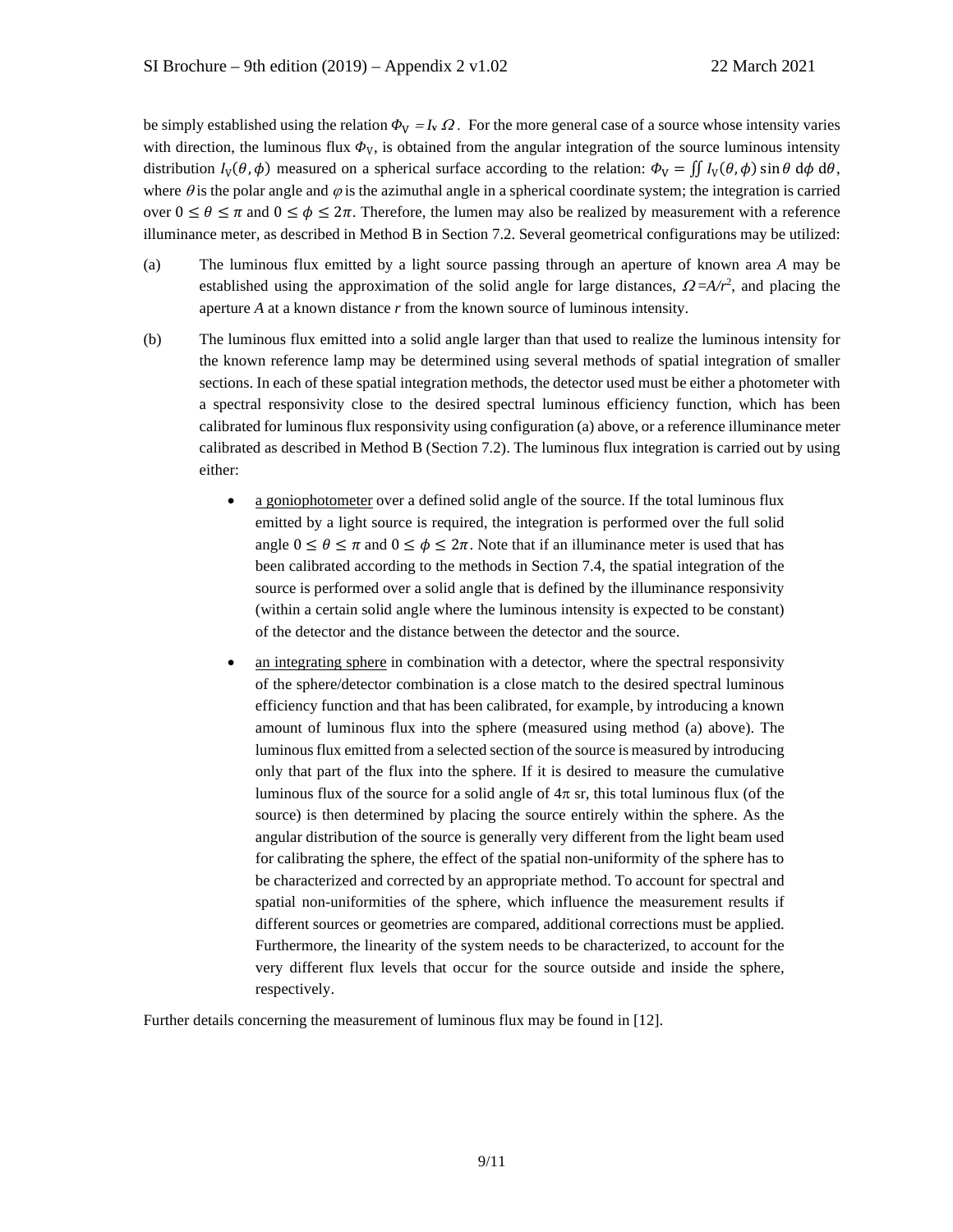# **7.4 Practical realization of the lux (lx), SI derived unit of illuminance**  $E_v$

The lux ( $lx = cd·sr·m<sup>-2</sup>$ ) can be derived from a realization of the candela and the unit of length, using the relation:  $E_y = I_y \Omega_0 / r^2$ , where *r* is an appropriately chosen distance from the source with luminous intensity  $I_y$  at which the illuminance  $E_y$  is produced to satisfy the condition that the area of the curved surface of the sphere,  $A_{\rm s}$ , is approximately equal to the area of its two-dimensional projection, *A*, i.e.  $A_s \cong A$  (see Section 7.3a), which would be lost if  $A_S$  is simply exchanged by  $A$ . More details can be found in [13].

The lux may also be realized directly from an absolute radiometer calibrated for spectral irradiance responsivity (see 5.1) or from a calculable blackbody source. Since the latter is primarily a radiance or luminance source, the illuminance incident upon a surface at a distance *r* from the output aperture of the source is dependent upon the area of the source output aperture, the distance *r*, and the area of the surface at which the flux is received. The illuminance of the blackbody source is determined by multiplying the spectral irradiance of the blackbody by the desired standard CIE spectral luminous efficiency function and spectrally integrating, using the equation for realization of spectral irradiance scales from absolute radiance sources given in [14, Equation 24].

# <span id="page-9-0"></span>**7.5 Practical realization of the candela per square metre (cd m−2), SI derived unit of luminance,** *L***<sup>v</sup>**

The unit of luminance  $(cd \cdot m^{-2})$  in a given direction, can be realized using a diffuse Lambertian source either by calculating the luminance of a light source itself, such as a blackbody radiator, or by measuring the luminance in the specified direction from a uniformly diffusing surface produced via an integrating sphere or a white diffuse reflecting surface.

- The realization of the unit of luminance using a blackbody radiator requires the calculation of the absolute spectral radiance of the blackbody aperture using Planck's law and the known thermodynamic temperature of the blackbody. The corresponding luminance of the blackbody source is then directly calculable from its spectral radiance and the appropriate CIE spectral luminous efficiency function, as described in Section 3.1.
- For the realization of the unit of luminance using an integrating sphere configuration, the luminance at the output port is determined from either the luminous flux in the forward direction, i.e. partial luminous flux (for definition of LED partial luminous flux, see [15]) from the port through the aperture of a photometer calibrated as indicated in Section 7.2, or from the illuminance at the input aperture of a reference photometer calibrated using the relation given in section 7.4. The partial luminous flux / illuminance at the calibrated photometer is dependent upon the luminance of the sphere aperture and a geometrical factor that depends upon the distance *r*, and the aperture areas of both the sphere port and the photometer input aperture [12,14]. As an alternative to using an integrating sphere configuration, another sufficiently uniform luminance source can be used.
- For the realization of the unit of luminance using the diffuse reflecting surface configuration, the luminance is calculated from the illuminance produced at the reflecting standard by the luminous intensity source (see Section 7.4) and the luminous reflectance factor for the white diffuse reflecting standard, determined spectrophotometrically under the same geometric conditions as used for the luminance measurement [14].